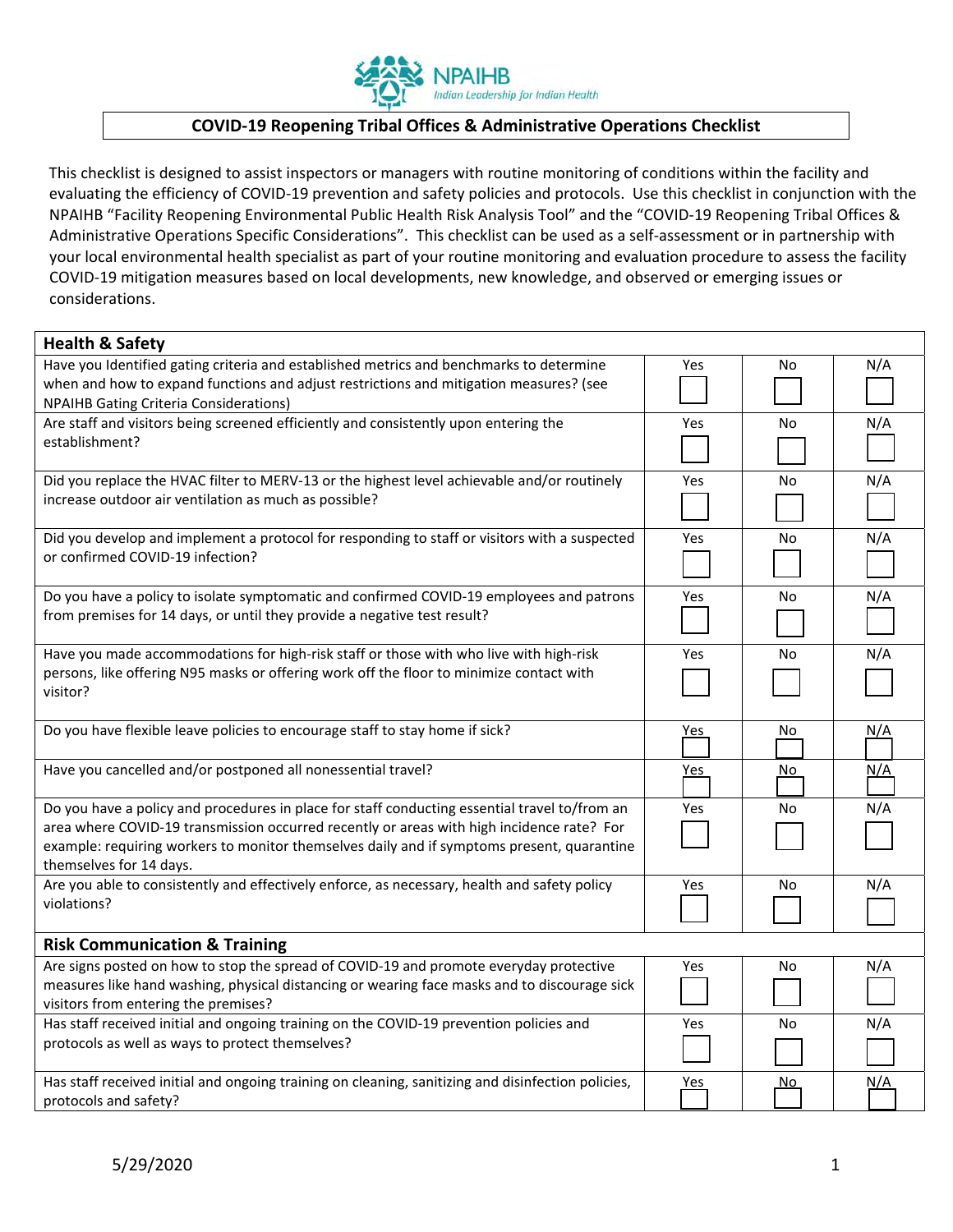

| Are new, pertinent messages being conveyed routinely and systematically (message boards,<br>digital messaging, phone tree)?                                                    | Yes        | No        | N/A        |
|--------------------------------------------------------------------------------------------------------------------------------------------------------------------------------|------------|-----------|------------|
| Is staff trained on how to properly wear masks and gloves, including proper fit, cleaning and<br>changing?                                                                     | Yes        | No.       | N/A        |
| <b>Physical Distancing</b>                                                                                                                                                     |            |           |            |
| Are you encouraging employees who are able and willing to telework to do so?                                                                                                   | <u>Yes</u> | <u>No</u> | <u>N/A</u> |
| Are you limiting the number of visitors allowed at one time?                                                                                                                   | <u>Yes</u> | No        | N/A        |
| Have you managed the flow of employees and visitors and reduced congestion by limiting the<br>number of doors in use and/or designating some doors for entrance and exit only? | Yes        | No.       | N/A        |
| Is physical distancing maintained in all waiting and congregating areas like hallways,<br>entrances, water refill and eating areas?                                            | Yes        | No.       | N/A        |
| Have you staggered workstations and/or schedules?                                                                                                                              | <u>Yes</u> | No.       | <u>N/A</u> |
| Are you limiting the number of employees in break rooms or staff communal areas?                                                                                               | <u>Yes</u> | <u>No</u> | N/A        |
| Are you using communication boards or digital messaging to convey important staff-wide<br>information like changes to procedures or local developments?                        | Yes        | No        | N/A        |
| Are all meetings being held virtually? If meetings are still occurring in person are you able to<br>enforce physical distancing?                                               | Yes        | No.       | N/A        |
| Have you reconfigured floor layout to facilitate physical distancing? This may include<br>relocating desks so that chairs are at least 6 feet apart                            | Yes        | No        | N/A        |
| Have physical barriers such as Plexiglas been installed between places where visitors and<br>staff interface (like front desks)?                                               | <b>Yes</b> | No.       | N/A        |
| Are you limiting table sizes to members of a single household or 5 persons or less?                                                                                            | Yes        | No.       | N/A        |
| Are you limiting the length of time a visitor or party can remain in the facility?                                                                                             | <b>Yes</b> | No        | N/A        |
| Did you reconfigure smoking areas to ensure and enforce physical distancing?                                                                                                   | <u>Yes</u> | <u>No</u> | <u>N/A</u> |
| <b>Personal Hygiene</b>                                                                                                                                                        |            |           |            |
| Are staff required to wear masks when not able to maintain 6' of distance?                                                                                                     | <u>Yes</u> | No.       | N/A        |
| Are visitors encouraged or required to wear masks?                                                                                                                             | <u>Yes</u> | No.       | <u>N/A</u> |
| Are hand sanitizer stations available and routinely stocked?                                                                                                                   | <u>Yes</u> | <u>No</u> | <u>N/A</u> |
| Are extra napkins and tissues stocked and available?                                                                                                                           | <u>Yes</u> | <u>No</u> | <u>N/A</u> |
| Are staff wearing gloves as necessary?                                                                                                                                         | Yes        | No.       | N/A        |